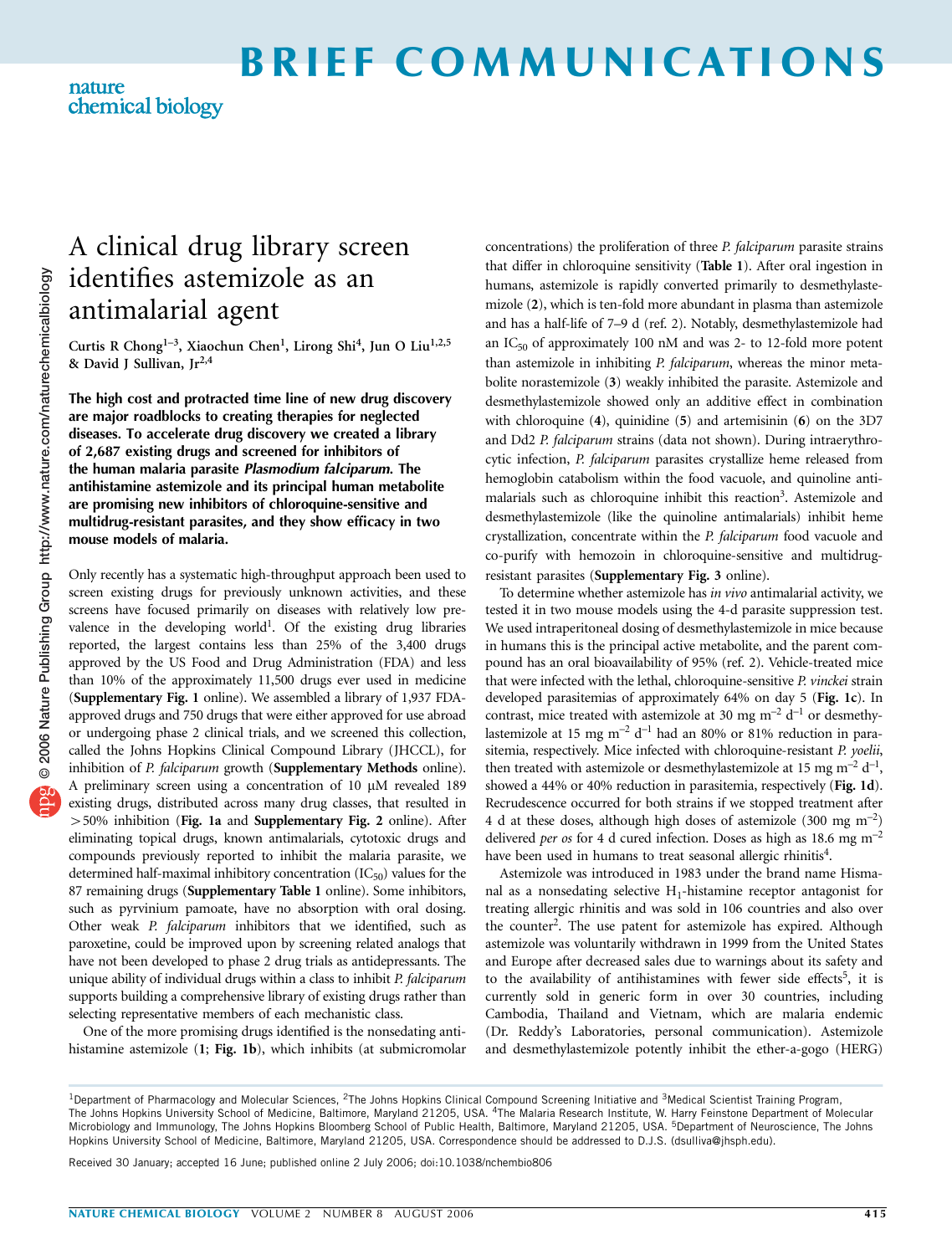### BRIEF COMMUNICATIONS



potassium channel at nanomolar concentrations<sup>6</sup>. Life-threatening cardiac arrhythmias can occur after astemizole overdose or when it is taken with drugs that block its metabolism via cytochrome P450 3A5 (CYP 3A4)<sup>7</sup>. Surveillance data from 17 countries over a decade revealed one cardiac rate or rhythm disorder per 8 million doses of astemizole and less than one cardiac fatality per 100 million doses8. Considerations relating to potential astemizole side effects in the treatment of malaria include the following: (i) antimalarial use is likely to be acute, in contrast to chronic administration as an antihistamine; (ii) malaria patients in resource-poor settings may be less likely to take interacting medications than were patients treated with astemizole in the past; and (iii) established quinoline antimalarials that less potently inhibit the HERG channel also have known cardiotoxicity<sup>9</sup>. Hundreds of astemizole analogs have been synthesized, and re-examination of this pharmacophore class may improve antimalarial activity and reduce HERG-related and other side effects<sup>10</sup>.

Given the economic challenges of de novo drug development for neglected diseases, screening existing drugs for new activities may be helpful. Even though many leads lack the potency to immediately enter the clinic or have unacceptable toxicity, the pharmacophore we have identified is a starting point for further development. Currently, the JHCCL is undergoing expansion to include every available drug ever used in the clinic via phase 2 clinical trials or approval by the FDA or its foreign counterparts. When complete, the JHCCL will be

### Table 1 Astemizole inhibition of three P. falciparum strains of different chloroquine sensitivity

| Plasmodium                              |                               | Astemizole Norastemizole Desmethylastemizole Chloroquine |                  |
|-----------------------------------------|-------------------------------|----------------------------------------------------------|------------------|
| <i>falciparum</i> strain $IC_{50}$ (nM) | $IC_{50}$ (nM)                | $IC_{50}$ (nM)                                           | $IC_{50}$ (nM)   |
| 3D7                                     | $227 \pm 6.4$ 4.477 $\pm 15$  | $117 + 1.4$                                              | $31.8 \pm 3.5$   |
| D <sub>d</sub> 2                        | $457 \pm 12.3$ 3.590 $\pm$ 16 | $106.2 \pm 10.3$                                         | $79.3 \pm 6.8$   |
| ItG                                     | $734 \pm 2.2$ $2.230 \pm 934$ | $56.8 \pm 27$                                            | $107.3 \pm 13.8$ |

available to any researcher interested in screening for existing drugs that may be useful as economically viable new therapies for diseases of the developing world.

Note: Supplementary information is available on the Nature Chemical Biology website.

### ACKNOWLEDGMENTS

The authors thank T. Shapiro and S. Prigge for manuscript comments and P. Okinedo for advice and encouragement. This work was supported by The Johns Hopkins Malaria Research Institute, Fund for Medical Discovery and Department of Pharmacology and The Keck Foundation. D.J.S. is supported by National Institutes of Health RO1 A145774 and a Pew Scholars Award in Biomedical Sciences. C.R.C. is supported by the Congressionally Directed Breast Cancer Research Program Predoctoral Fellowship and by the National Institutes of Health Medical Scientist Training Program. The culturing of P. falciparum was supported by National Center for Research Resources grant GPDGCRC RR0052.

### AUTHOR CONTRIBUTIONS

C.C., J.L. and D.S. contributed to library design, construction and screening as well as manuscript preparation. X.C. assisted with the mouse malaria model. L.S. performed the P. falciparum in vitro screen.

#### COMPETING INTERESTS STATEMENT

The authors declare that they have no competing financial interests.

Published online at http://www.nature.com/naturechemicalbiology Reprints and permissions information is available online at http://npg.nature.com/ reprintsandpermissions/

- 1. Rothstein, J.D. et al. Nature 433, 73-77 (2005).
- 2. Janssens, M.M. Clin. Rev. Allergy 11, 35–63 (1993).
- 3. Slater, A.F. & Cerami, A. Nature 355, 167–169 (1992).
- 4. Richards, D.M., Brogden, R.N., Heel, R.C., Speight, T.M. & Avery, G.S. Drugs 28, 38–61 (1984).
- 5. Gottlieb, S. Br. Med. J. 319, 7 (1999).
- 6. Cavalli, A., Poluzzi, E., De Ponti, F. & Recanatini, M. J. Med. Chem. 45, 3844-3853 (2002).
- 7. Zhou, S. et al. Clin. Pharmacokinet. 44, 279-304 (2005).<br>8. Lindouist M. & Edwards, L. R. Lancet 349, 1322 (1997).
- Lindquist, M. & Edwards, I.R. Lancet 349, 1322 (1997).
- Traebert, M. et al. Eur. J. Pharmacol. 484, 41-48 (2004).
- 10. Janssens, F., Janssen, M.A.C., Awouters, F., Niemegeers, C.J.E. & Bussche, G.V. Drug Dev. Res. 8, 27–36 (1986).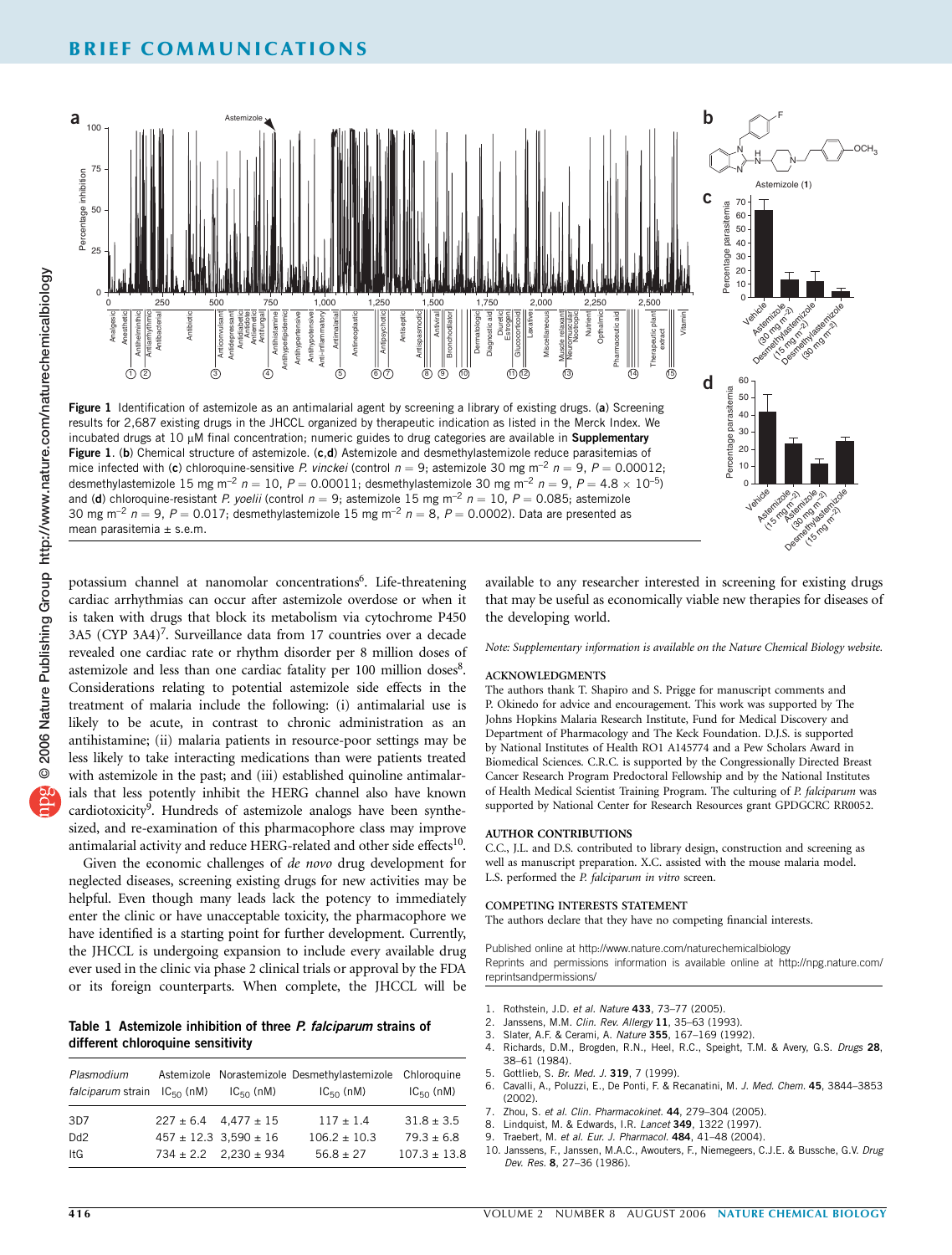**SUPPLEMENTARY FIGURE 1. Comparison of The Johns Hopkins Clinical Compound Library with other libraries of existing drugs. (a)** There are approximately 11,500 existing drugs known to medicine, as indicated by FDA approval or the presence of a US Adopted Name, an International Non-proprietary Name, a Japanese Adopted Name, a British Adopted Name, or other national registry designation<sup>1</sup>. These drug names were entered into a database and crossreferenced with library content lists. (**b)** A list of FDA-approved drugs was obtained by Freedom of Information Act requests and cross-referenced as above.

1. Lipinski, C. A., Lombardo, F., Dominy, B. W. & Feeney, P. J. Experimental and computational approaches to estimate solubility and permeability in drug discovery and development settings. *Adv Drug Deliv Rev* **46**, 3-26 (2001).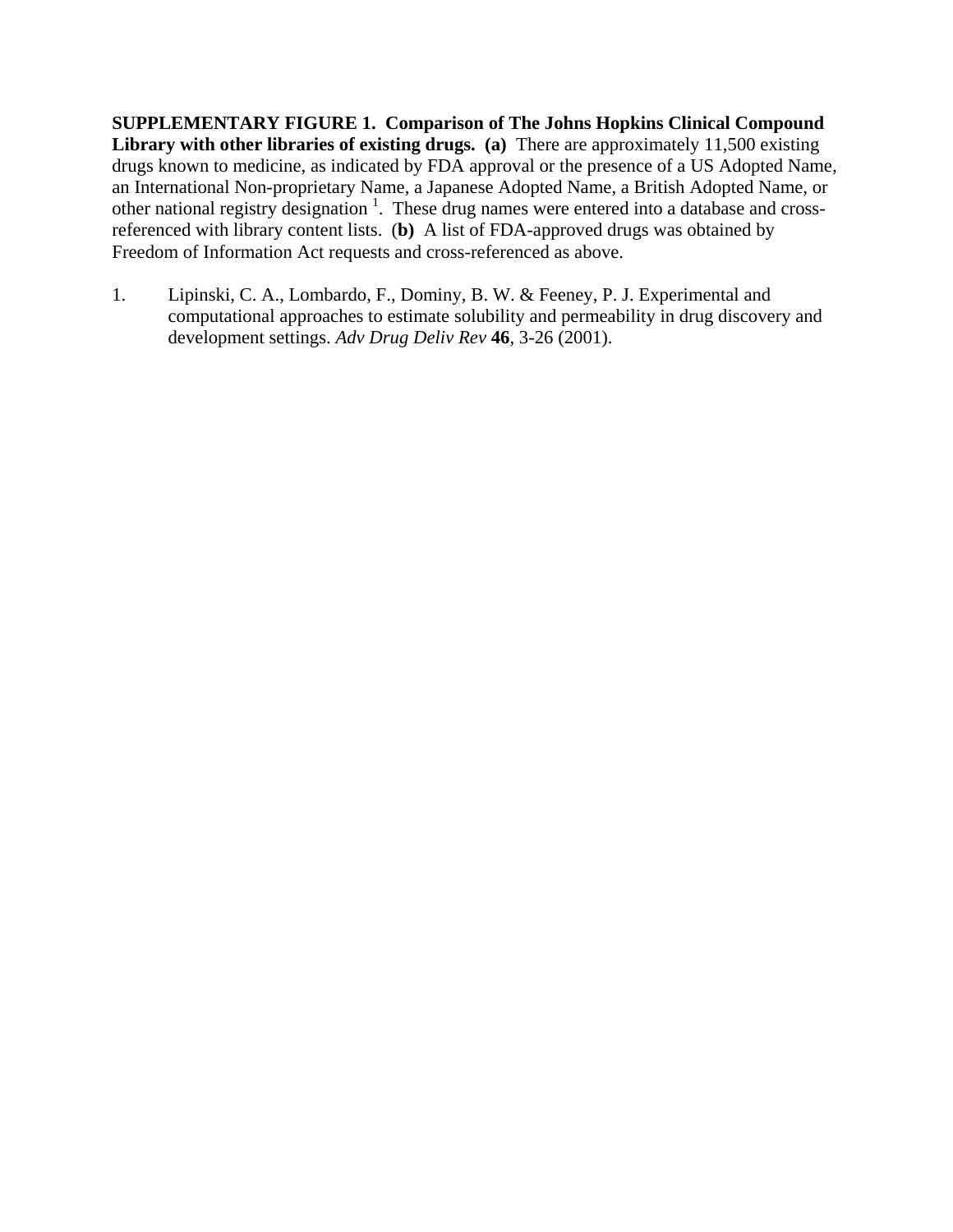# **Figure S1a**Existing drug space (~11,500 drugs) The Johns Hopkins Clinical Compound Library (2,687 drugs)

MicroSource Discovery Spectrum Collection (1,161 drugs)

Prestwick Collection (836 drugs)

Sigma-Aldrich Library of Pharmacologically Active Compounds (617 drugs)

|                                                                                        |                                        | Overlapping drugs (% overlap) |              |                 |              |
|----------------------------------------------------------------------------------------|----------------------------------------|-------------------------------|--------------|-----------------|--------------|
|                                                                                        | Drugs in library<br>(% Existing drugs) | <b>JHCCL</b>                  | Spectrum     | Prestwick       | <b>LOPAC</b> |
| The Johns Hopkins<br><b>Clinical Compound</b><br>Library (JHCCL)                       | 2,687<br>(23%)                         |                               |              |                 |              |
| MicroSource<br><b>Spectrum Collection</b>                                              | 1,161<br>$(10\%)$                      | 1,120<br>(96%)                |              |                 |              |
| <b>Prestwick Collection</b>                                                            | 836<br>(7%)                            | 752<br>$(90\%)$               | 635<br>(55%) |                 |              |
| Sigma-Aldrich<br>Library of<br>Pharmacologically<br><b>Active Compounds</b><br>(LOPAC) | 617<br>(5%)                            | 546<br>(88%)                  | 411<br>(35%) | 332<br>$(40\%)$ |              |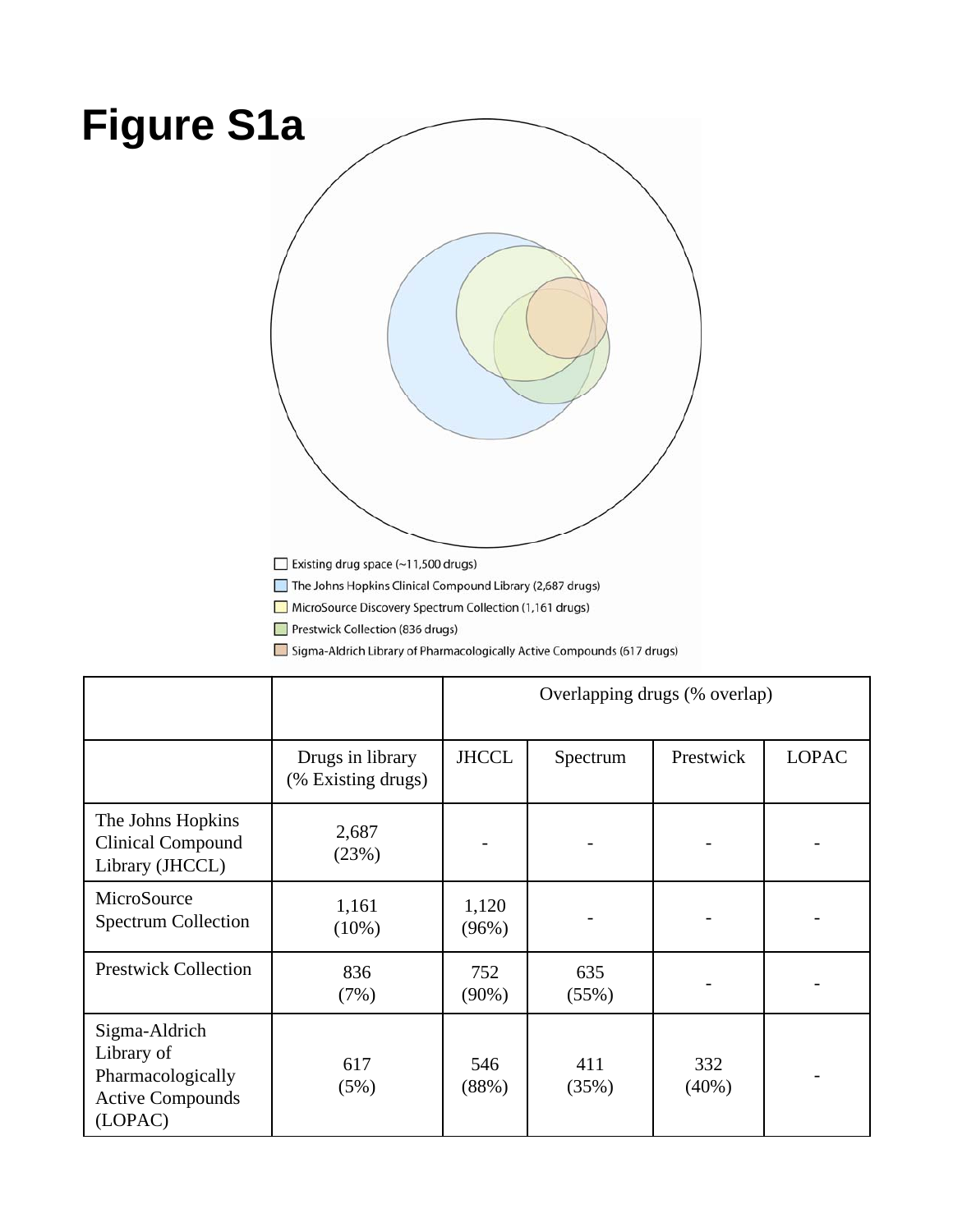# **Figure S1b**



The Johns Hopkins Clinical Compound Library (1,937 FDA-approved drugs)

MicroSource Discovery Spectrum Collection (821 FDA-approved drugs)

Prestwick Collection (590 FDA-approved drugs)

Sigma-Aldrich Library of Pharmacologically Active Compounds (418 FDA-approved drugs)

|                                                                                        |                                                        | Overlapping FDA-approved drugs (% overlap) |                 |              |              |
|----------------------------------------------------------------------------------------|--------------------------------------------------------|--------------------------------------------|-----------------|--------------|--------------|
|                                                                                        | FDA-approved<br>Drugs in library<br>(% Existing drugs) | <b>JHCCL</b>                               | Spectrum        | Prestwick    | <b>LOPAC</b> |
| The Johns Hopkins<br>Clinical Compound<br>Library (JHCCL)                              | 1937<br>(56%)                                          |                                            |                 |              |              |
| MicroSource<br>Spectrum Collection                                                     | 821<br>(24%)                                           | 801<br>(98%)                               |                 |              |              |
| <b>Prestwick Collection</b>                                                            | 590<br>(17%)                                           | 560<br>(95%)                               | 470<br>$(80\%)$ |              |              |
| Sigma-Aldrich<br>Library of<br>Pharmacologically<br><b>Active Compounds</b><br>(LOPAC) | 418<br>(12%)                                           | 411<br>(98%)                               | 257<br>(65%)    | 324<br>(78%) |              |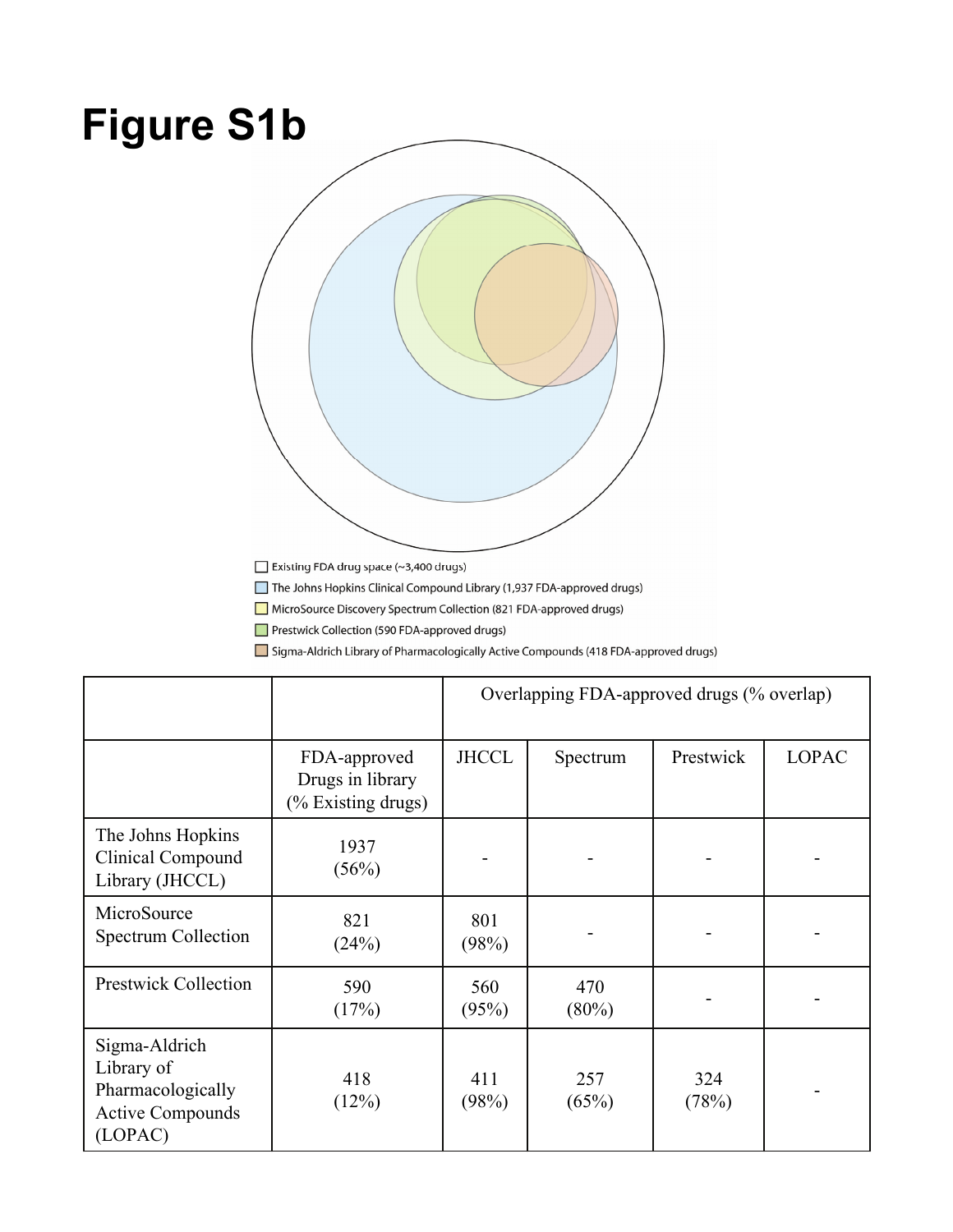## **SUPPLEMENTARY MATERIALS: Guide to numeric indications in manuscript Figure 1**

- 1: Antacid
- 2: Antianginal
- 3: Anticoagulant
- 4: Antiglaucoma
- 5: Antimigraine
- 6: Antiparkinsonian, antiprotozoal, respectively
- 7: Antirheumatic
- 8: Antithrombotic, antitussive, antiulcerative, respectively
- 9: Anxiolytic, bone resorption inhibitor, respectively
- 10: Cardiotonic, choleretic, cholinergic, decongestant, respectively
- 11: Expectorant
- 12: Hemostatic, immunosuppressant, respectively
- 13: Mydriatic
- 14: Pituitary, plasma volume expander, progestogen, sedative, steroid, respectively
- 15: Thyroid, tocolytic, vasodilator, respectively.

The miscellaneous category includes abortifacient, alcohol deterrent, anorexic, antiamebic, anticholelithogenic, antidiarrheal, antiflatulent, antmethemoglobinemic, antiobesity, antiurolithic, capillary protectant, contraceptive, ectoparasiticide, erectile dysfunction, gastroprokinetic, hemantic, hepatic protectant, immunomodulator, insecticide, mucolytic, oxytocic, prostaglandin, respiratory stimulant, sialagogue, surfactant, uricosuric, urologic, and vaccine, respectively.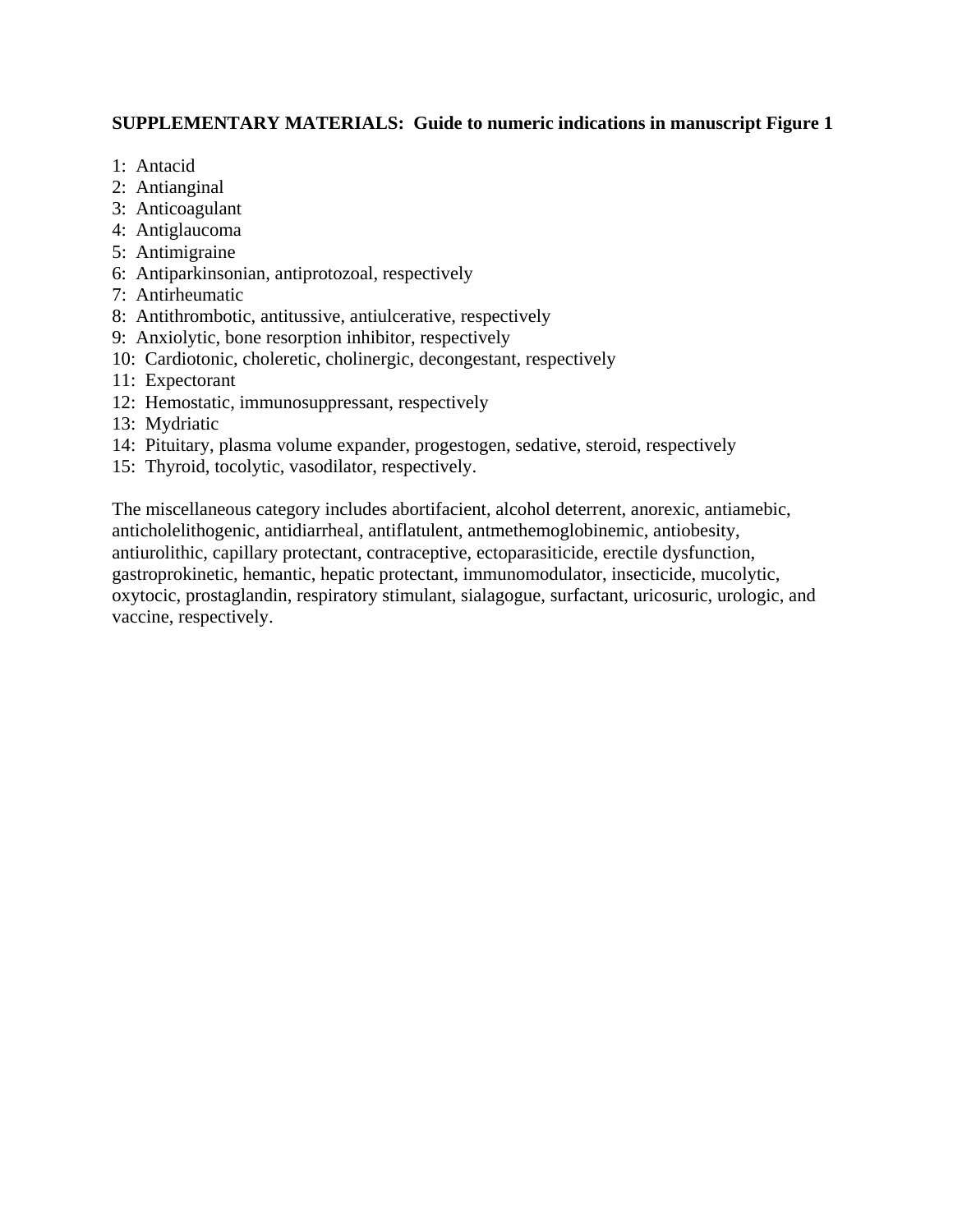## **SUPPLEMENTARY FIGURE 2. Selected screening results from drug classes of interest.**

Drugs were incubated at a 10 μM final concentration with 3D7 *P. falciparum* for 96 h; antihistamines (**a**), antifungals (**b**), antipsychotics (**c**), antihypertensives (**d**), antidepressants (**e**).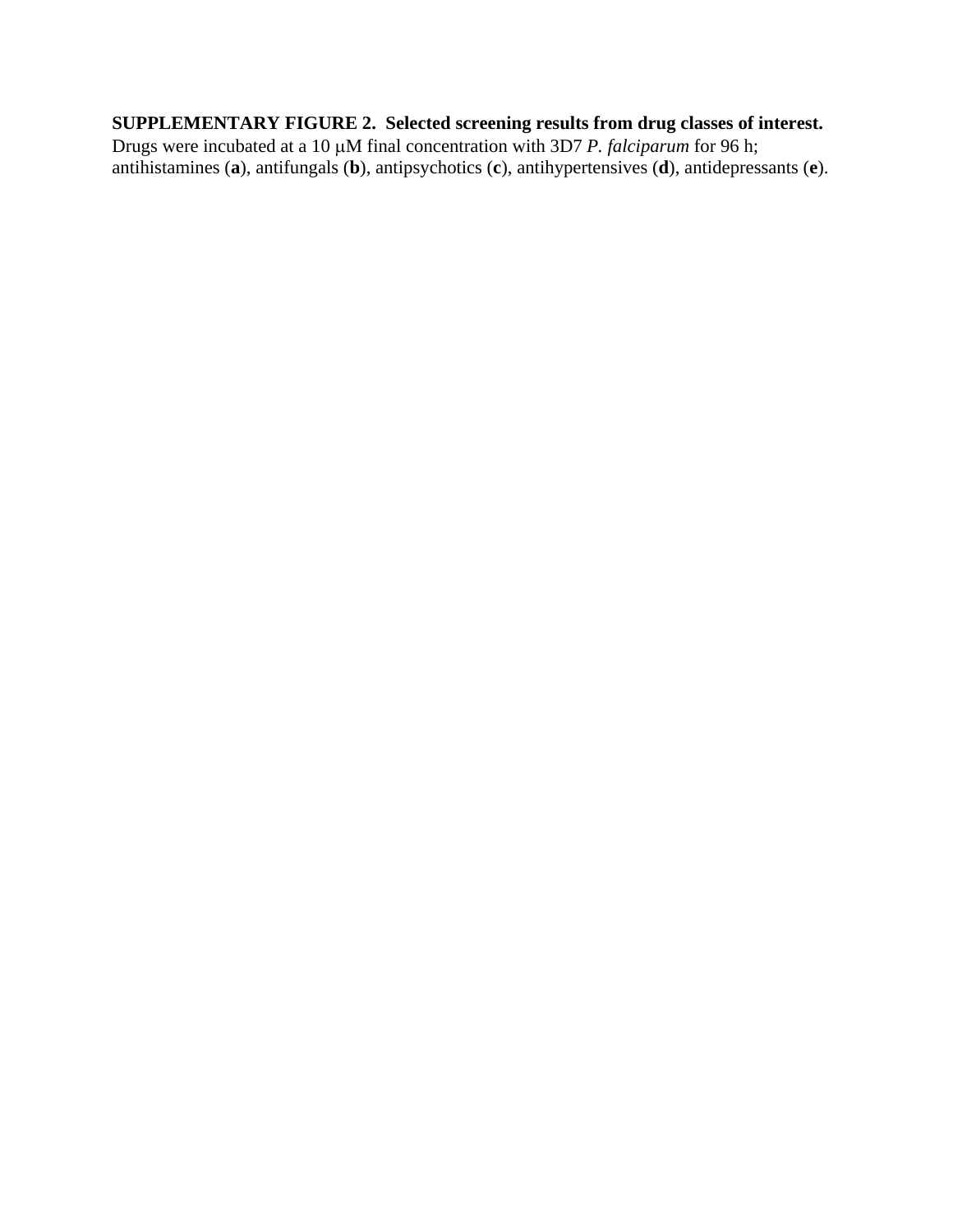# **Figure S2**

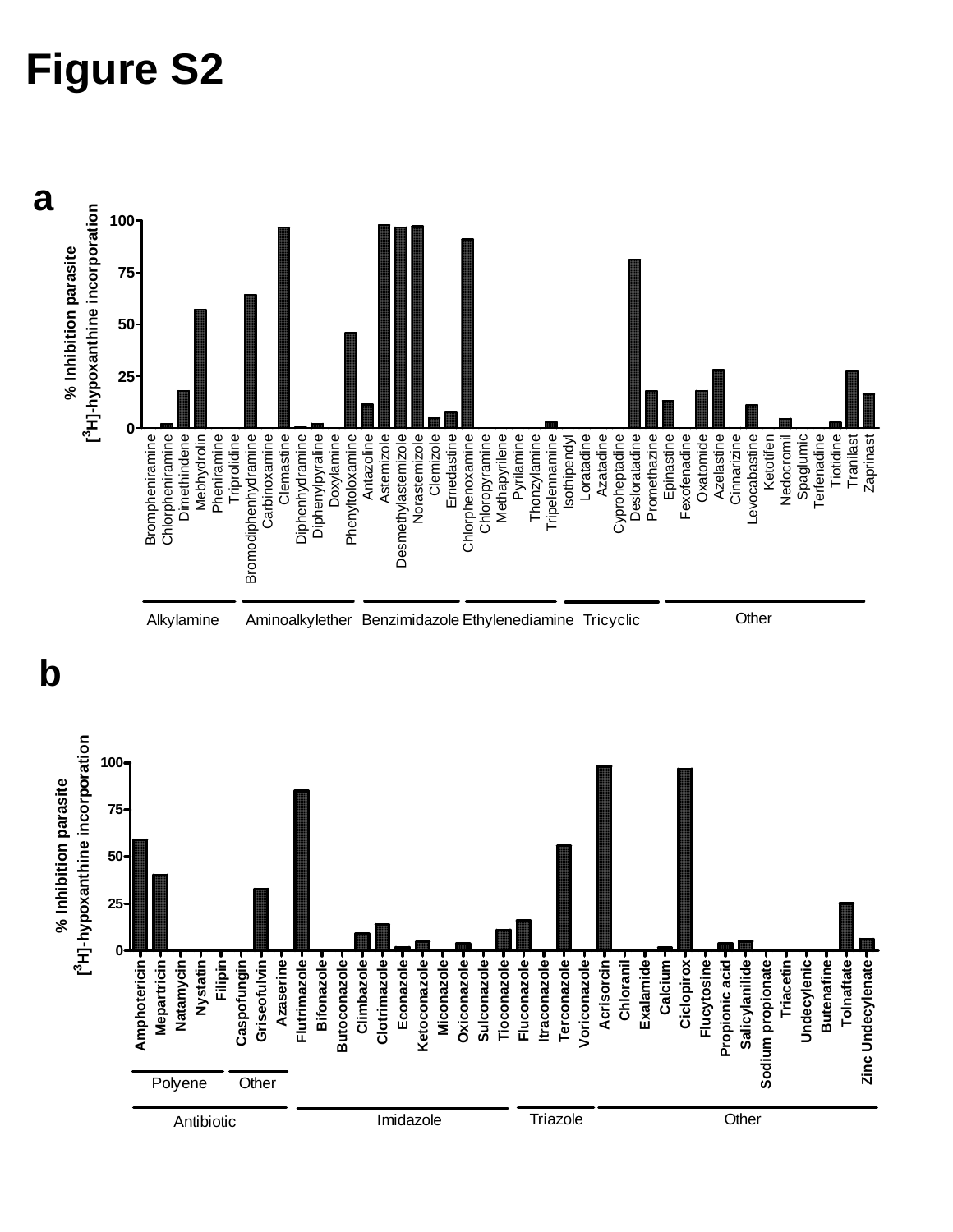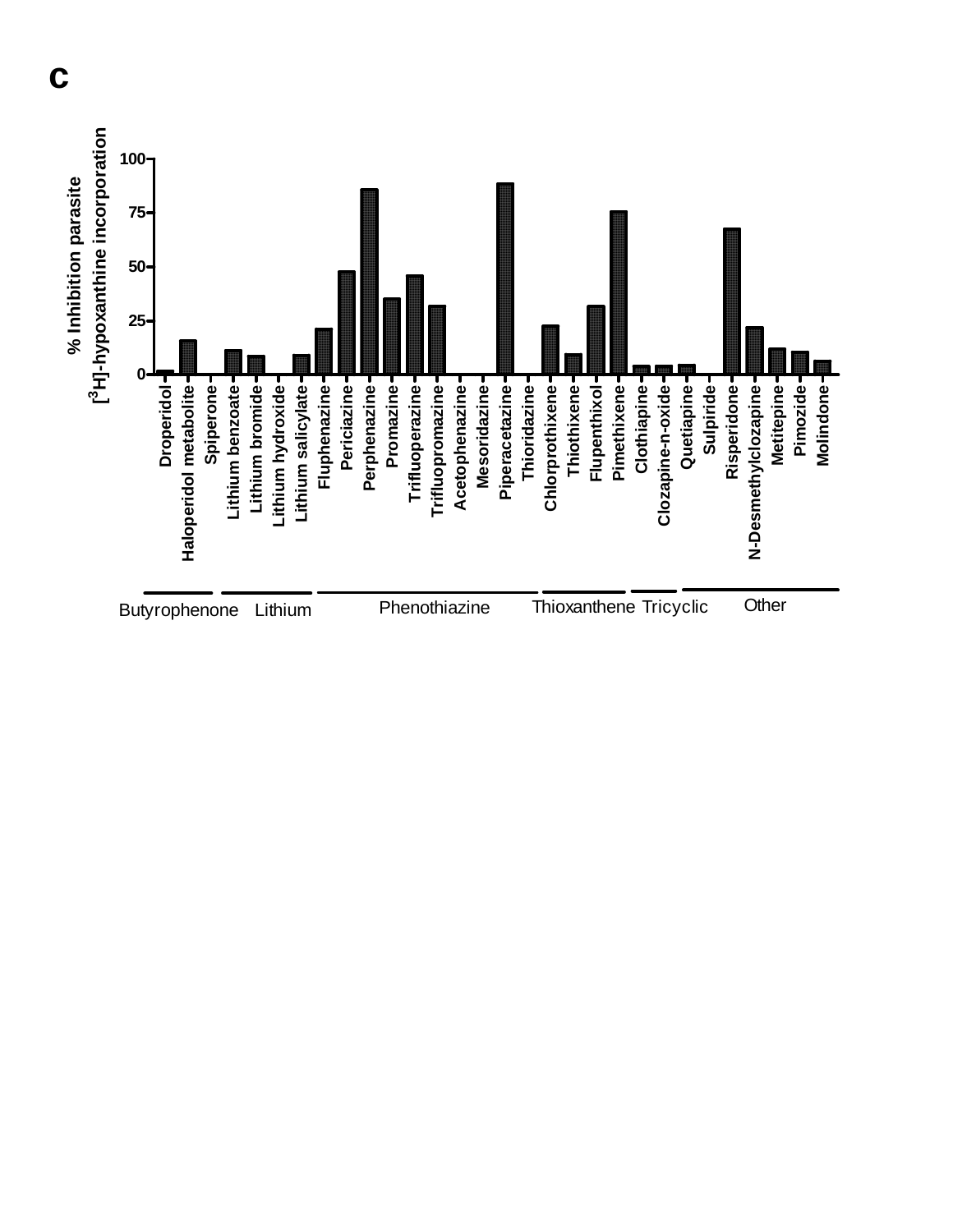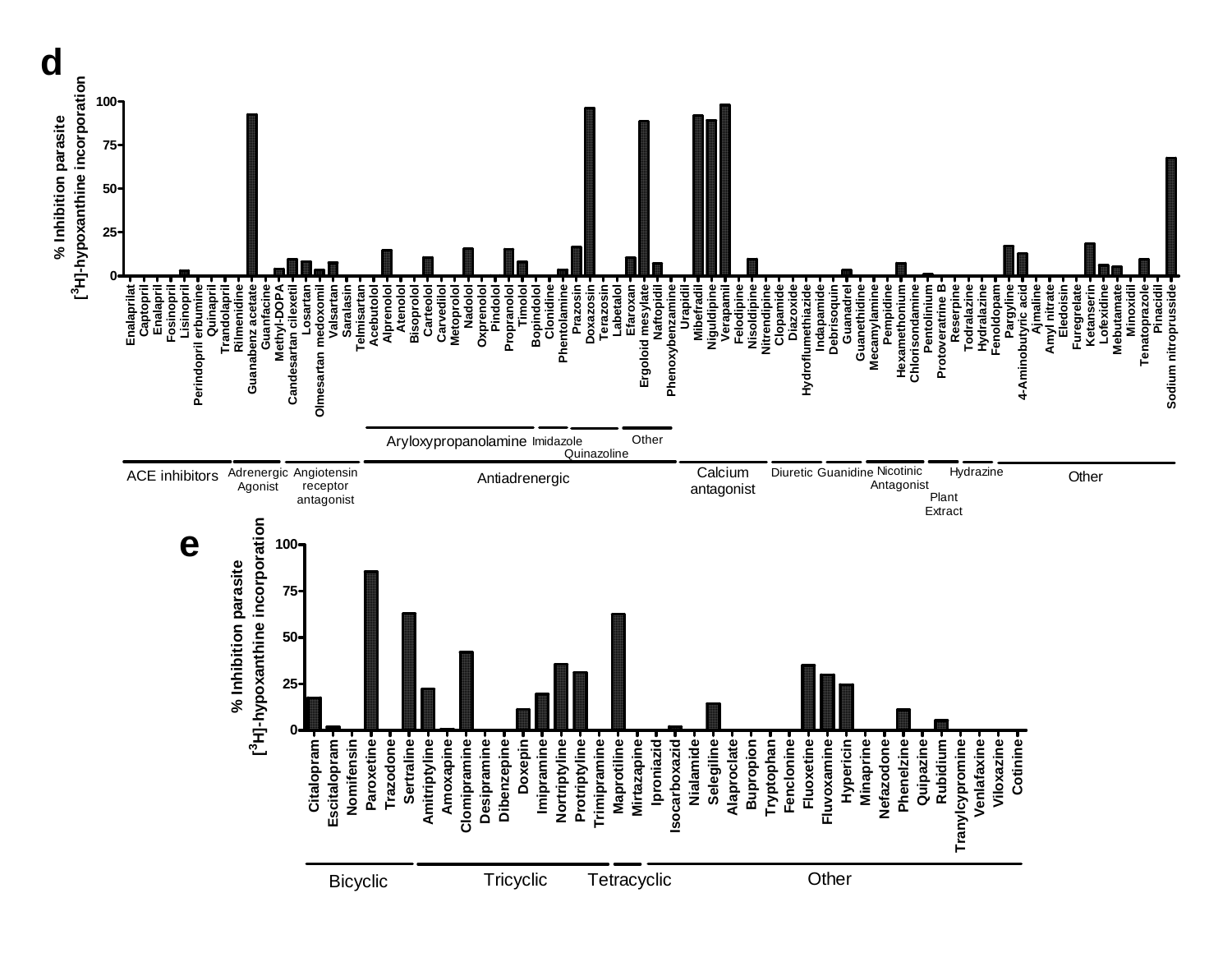### **METHODS**

**Library construction.** 32,000 FDA drug approvals from 1938-2003 obtained by U.S. Freedom of Information Act requests were condensed to 3,400 unique drug formulations. 1,937 FDA approved drugs and 750 drugs that entered phase II clinical trials or are used abroad were purchased from Sigma, Spectrum Chemicals, MicroSource Discovery, MP Biomedicals, The Johns Hopkins Hospital pharmacy, Biomol, and Tocris. 10 mM stock solutions were made using DMSO, water, or ethanol as solvents. Drugs were arrayed in 96-well plates and screened at a final concentration of  $10 \mu M$ .

**Parasite culture and screening.** Synchronized ring stage parasites from chloroquine-sensitive 3D7 or multidrug resistant Dd2 or ItG were cultured in RPMI 1640 medium with 10% human serum and incubated for either 48 or 96 h in the presence of drug and  $[^{3}H]$ -hypoxanthine<sup>1, 2</sup>. A 96 well plate with 0.2 mL of culture material per well at 0.2% parasitemia and 2-4% hematocrit, gives a radioactive incorporation signal of approximately 10,000 cpm at 48 h and 20,000 cpm at 96 h with background counts less than 500 cpm. Screening experiments were performed in duplicate and percent inhibition is reported as the average of two experiments.

Heme crystallization assays. Heme crystal was synthesized as previously described<sup>3</sup>. For highthroughput screening 2.5 nmol of heme crystal was used to seed a crystal extension reaction with 50 µM heme in 0.1 M ammonium acetate, pH 4.8 in a 0.1 mL half area 96 well plate, and incubated at 37°C for 16 h. This assay relies on the differential solubility of free versus crystalline heme in 0.15 M sodium bicarbonate to quantify the amount of crystal extension<sup>3</sup>. Compounds that showed 50% inhibition at 50 µM in this assay were selected for further characterization of heme crystallization as previously described<sup>3</sup>. For pH profile experiments the same buffers were used as previously<sup>3</sup>. IC<sub>50</sub> values for heme crystallization and parasite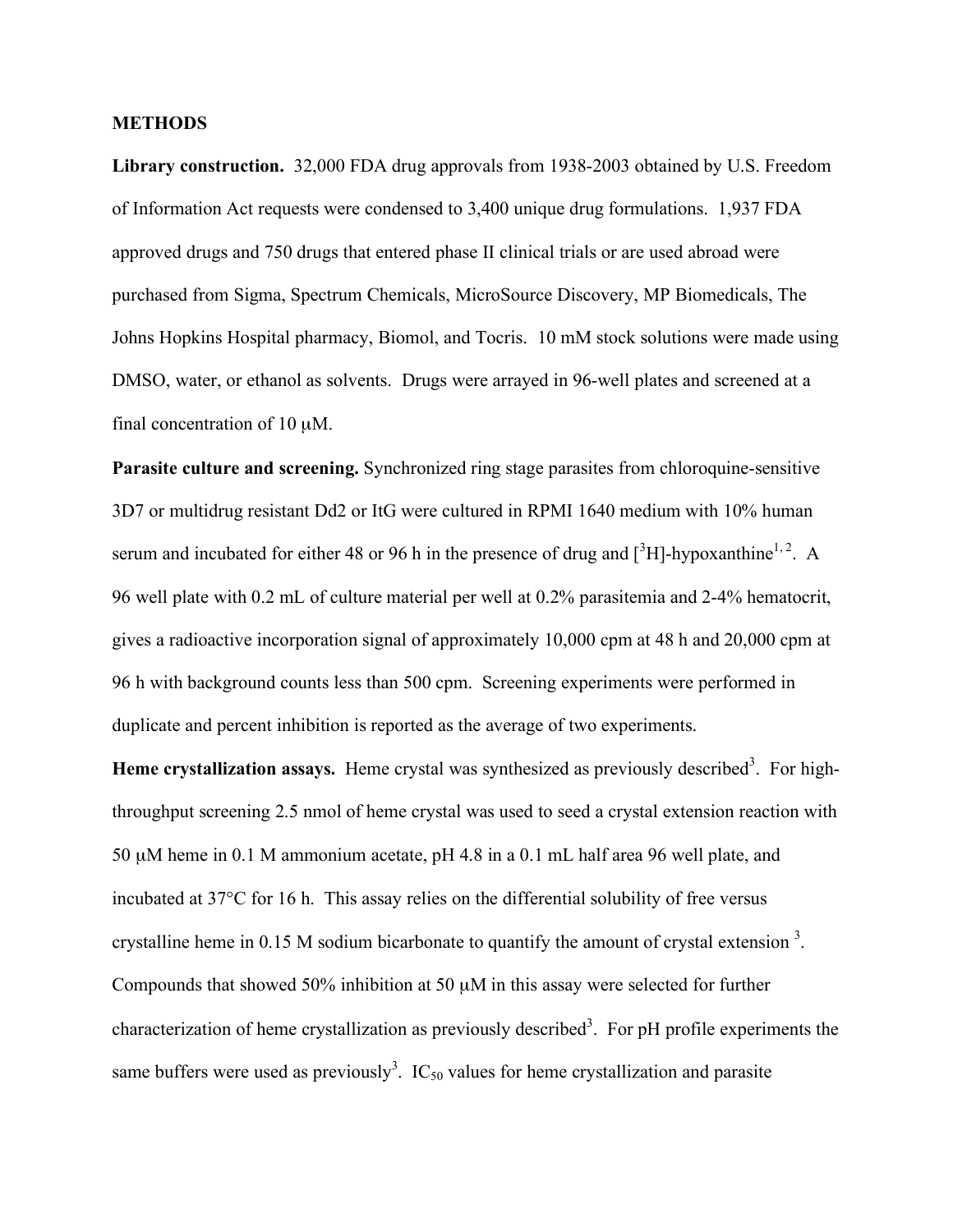proliferation assays were determined using four-parameter logarithmic analysis with GraphPad Prism and are presented as mean  $\pm$  s.e.m. for triplicate experiments.

Co-purification of  $\int_0^3 H$ ]-astemizole with heme crystals or hemozoin.  $\int_0^3 H$ ]-astemizole (27 Ci/mmol) was purchased from Vitrax (Placentia, CA) and various amounts were incubated in the heme crystal extension assay in triplicate with a 5 nmol heme crystal seed and 50  $\mu$ M heme substrate in 0.5 mL 0.1 M ammonium acetate, pH 4.8 for 16 h at 37°C. The insoluble heme crystal produced was centrifuged at  $15,000 \times g$  for 10 min, resuspended by sonication in 0.1 mL 50 mM Tris HCl, pH 8.0, placed on top of 1 mL of 1.7 M sucrose, 50 mM Tris HCl, pH 8.0, and centrifuged at 200,000  $\times g$  for 15 min<sup>4</sup>. The heme crystal pellet was then decrystallized with 50 mM NaOH, 2% SDS and the radioactivity was quantified using a scintillation counter. For parasite hemozoin copurification experiments, duplicate 12 mL 3D7 or Dd2 cultures at 5% parasitemia and synchronized at ring stages were incubated with 1.5 µCi astemizole for 20 h. At the trophozoite stage erythrocytes were harvested, washed once, and hemozoin was extracted by hypotonic lysis and purified as described above $4$ .

**Animal experiments.** All animal experiments were performed on a protocol approved by The Johns Hopkins Animal Care and Use Committee in accordance with institutional standards. Male 5-6 week old  $25 \pm 2$  g C57/BL6 mice were purchased from the National Cancer Institute. The *P. vinckei* Rhodain strain was obtained from ATCC; the *P. yoelii* 17X lethal strain was the gift of N. Kumar (JHMRI). Stock solutions of astemizole tartrate or acetate were used. Mice were given astemizole or equivalent volume of vehicle intraperitoneal or *per os*. 2 h post infection with  $1 \times 10^8$  parasites intraperitoneal on day 0, and once daily for the indicated length of time<sup>5</sup>. Blood was taken from the tail vein on day five. Parasitemias were determined in a blinded fashion by counting four fields of approximately 200 erythrocytes per field, and *P*-values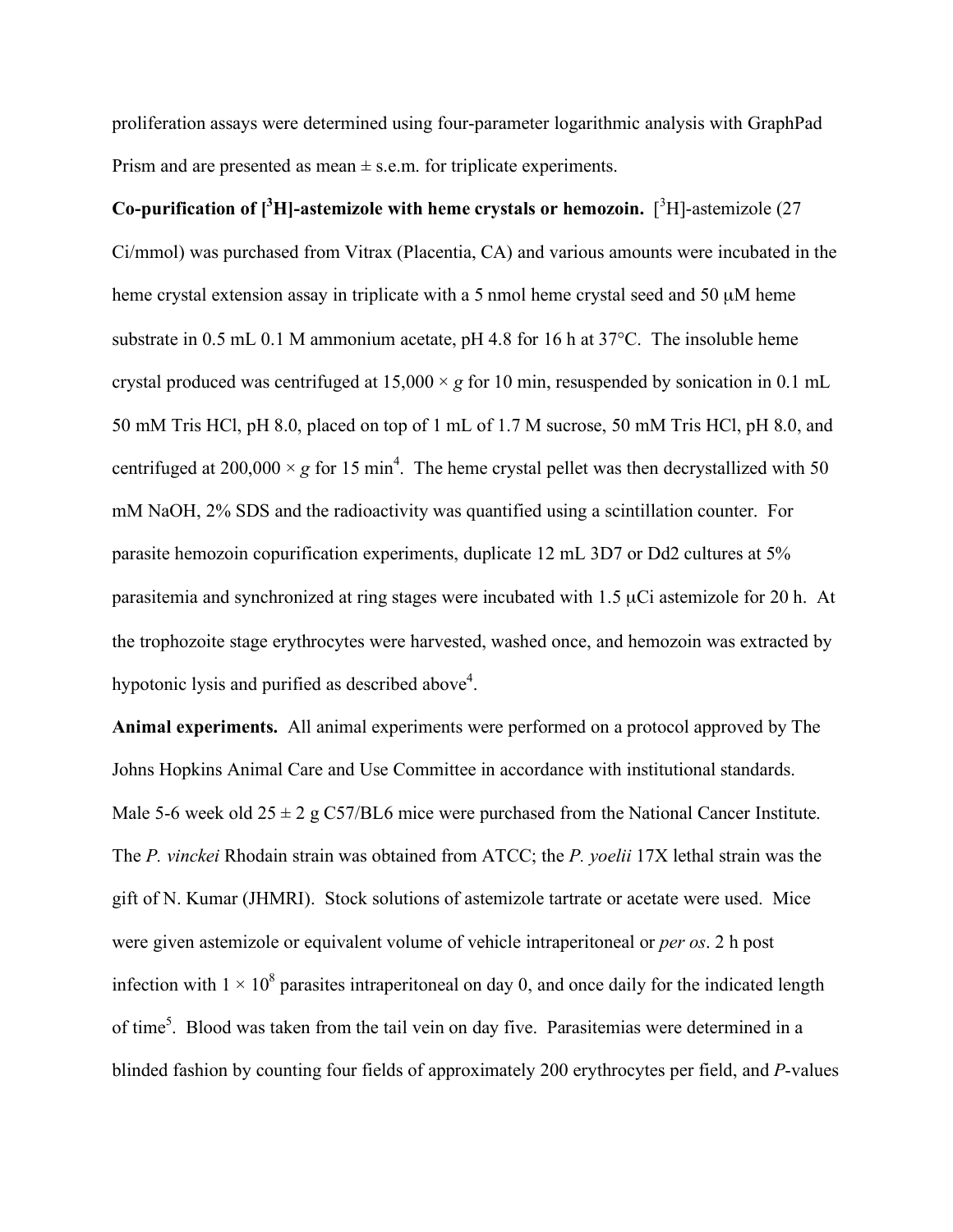comparing drug treated with control animals were determined using the two-tailed Student's Ttest. Data are presented as mean parasitemia  $\pm$  s.e.m. Mice that survived for 30 days post infection with complete disappearance of parasitemia and no recrudescence within the next 30 days were considered cured. Previous literature reports establish the minimum effective dose of chloroquine in murine *P. vinckei* as 7.5 mg/m<sup>2</sup>/day and 150 mg/m<sup>2</sup>/day in *P. yoelii*<sup>6</sup>.

### **References**

- 1. Geary, T. G. & Jensen, J. B. Effects of antibiotics on *Plasmodium falciparum in vitro*. *Am J Trop Med Hyg* **32,** 221-5 (1983).
- 2. Chulay, J. D., Haynes, J. D. & Diggs, C. L. *Plasmodium falciparum*: assessment of in vitro growth by [3H]hypoxanthine incorporation. *Exp Parasitol* **55,** 138-46 (1983).
- 3. Chong, C. R. & Sullivan, D. J., Jr. Inhibition of heme crystal growth by antimalarials and other compounds: implications for drug discovery. *Biochem Pharmacol* **66,** 2201-12 (2003).
- 4. Sullivan, D. J., Jr., Gluzman, I. Y., Russell, D. G. & Goldberg, D. E. On the molecular mechanism of chloroquine's antimalarial action. *Proc Natl Acad Sci U S A* **93,** 11865-70 (1996).
- 5. Peters, W. The chemotherapy of rodent malaria, XXII. The value of drug-resistant strains of *P. berghei* in screening for blood schizontocidal activity. *Ann Trop Med Parasitol* **69,** 155-71 (1975).
- 6. Atamna, H., Krugliak, M., Shalmiev, G., Deharo, E., Pescarmona, G. & Ginsburg, H. Mode of antimalarial effect of methylene blue and some of its analogues on *Plasmodium*